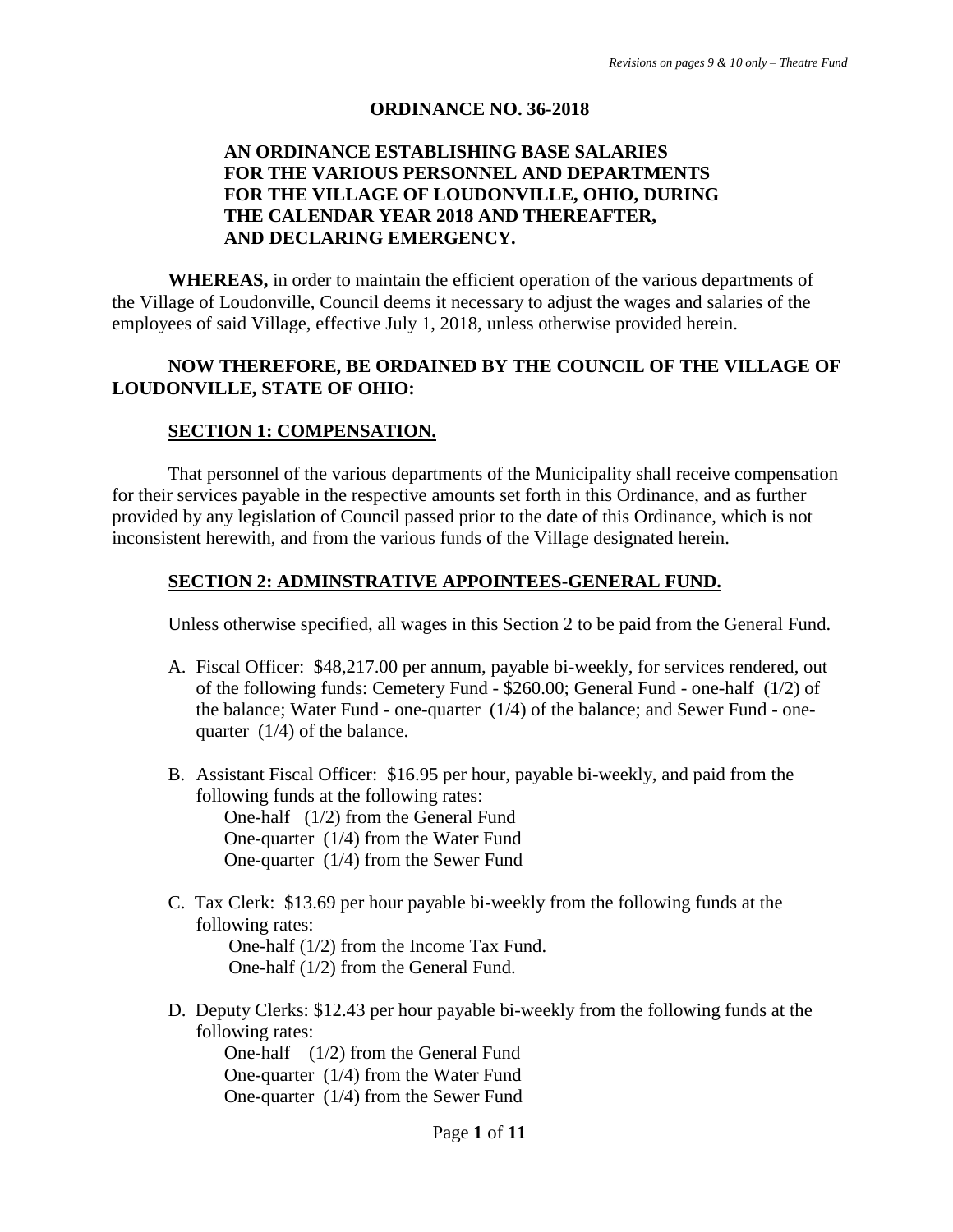- E. Codes Enforcement Officer: \$3,388.00 per year, payable in twelve equal monthly installments, unless the position of Codes Enforcement Officer is filled by the Village Administrator, in which case the position will not be compensated by any compensation other than that provided for the position of Village Administrator.
- F. Part-time Clerical Assistant: \$9.73 per hour, payable bi-weekly, and paid from the following funds at the following rates: One-third (1/3) from the General Fund One-third (1/3) from the Water Fund

One-third (1/3) from the Sewer Fund

- G. Secretary: \$8.49 per hour, for actual hours worked only, payable bi-weekly.
- H. Archivist, Loudonville Records Commission: \$520.00 per year, payable in twelve equal monthly installments
- I. Administrative Secretary: \$12.45 per hour for actual hours worked only, payable biweekly.
- J. Mayor's Court Clerk of Court: \$4,596.00 per year, payable in twelve equal monthly installments.
- K. Compensation herein shall be paid for services actually rendered to the Village in the prior month if payable monthly and in the applicable pay period if paid bi-weekly.
- L. Compensation for Secretary, Zoning Board of Appeals, Secretary Loudonville Planning Commission, Tree Commission Secretary and Recreation Board Secretary shall be paid as provided for above with the exception that if the duties of said positions are performed by a full time employee, then that employee shall be paid his/her regular wages, including overtime if applicable.

# **SECTION 3: ADMINISTRATIVE APPOINTEES-POLICE DEPARTMENT-POLICE FUND.**

All wages in this Section 3 to be paid from the Police Fund.

- A. Police Chief: \$22.40 per hour, payable bi-weekly.
- B. Police Captain: \$19.90 per hour, payable bi-weekly.
- C. Police Sergeant: \$19.35 per hour, payable bi-weekly.
- D. Full-time Police Officer, payable bi-weekly as follows: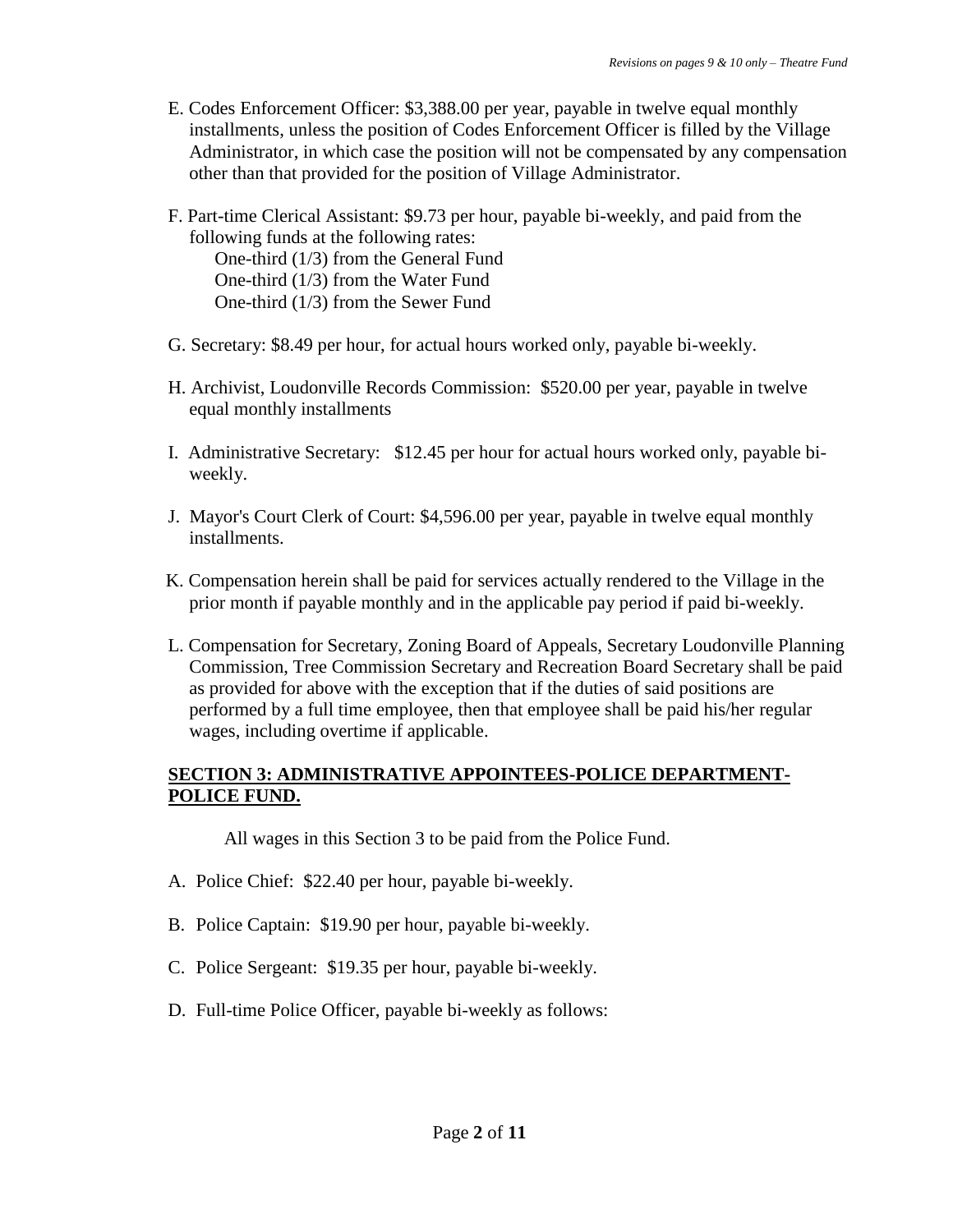- 1) Police Officer employed with Village for fewer than 2 years, \$17.43 per hour, payable bi-weekly.
- 2) Police Officer employed with the Village for more than 2 years but fewer than 3 years, \$17.63 per hour payable bi-weekly.
- 3) Police Officer employed with the Village for more than 3 years but fewer than 4 years, \$17.83 per hour payable bi-weekly.
- 4) Police Officer employed with the Village for more than 4 years but fewer than 5 years, \$18.03 per hour payable bi-weekly.
- 5) Police Officer employed with the Village for more than 5 years but fewer than 6 years, \$18.23 per hour payable bi-weekly.
- 6) Police Officer employed with the Village for more than 6 years but fewer than 7 years, \$18.43 per hour payable bi-weekly.
- 7) Police Officer employed with the Village for more than 7 years but fewer than 8 years, \$18.63 per hour payable bi-weekly.
- 8) Police Officer employed with the Village for more than 8 years but fewer than 9 years, \$18.83 per hour payable bi-weekly.
- 9) Police Officer employed with the Village for more than 9 years but fewer than 10 years, \$19.03 per hour payable bi-weekly.
- 10) Police Officer employed with the Village for more than 10 years but fewer than 11 years, \$19.08 per hour payable bi-weekly.
- 11) Police Officer employed with the Village for more than 11 years but fewer than 12 years, \$19.13 per hour payable bi-weekly.
- 12) Police Officer employed with the Village for more than 12 years but fewer than 13 years, \$19.18 per hour payable bi-weekly.
- 13) Police Officer employed with the Village for more than 13 years but fewer than 14 years, \$19.23 per hour payable bi-weekly.
- 14) Police Officer employed with the Village for more than 14 years but fewer than 15 years, \$19.28 per hour payable bi-weekly.
- 15) Police Officer employed with the Village for more than 15 years, \$19.33 per hour payable bi-weekly.
- E. Auxiliary Police Officer: \$15.00 per hour, payable bi-weekly.
- F. Part-Time Auxiliary Detective: \$15.00 per hour, payable bi-weekly, not to exceed 29 hours per week and not entitled to benefits.
- G. Auxiliary Police Officer Trainee: The minimum wage required by law for the individual, payable bi-weekly.
- H. Police officers and auxiliary officers who are Qualified BAC Datamaster Operator(s): \$200.00 per year in addition to any other salary payable by the Village, payable annually.
- I. Administrative Secretary, Loudonville Police Department: \$12.45 per hour for actual hours worked only, payable bi-weekly.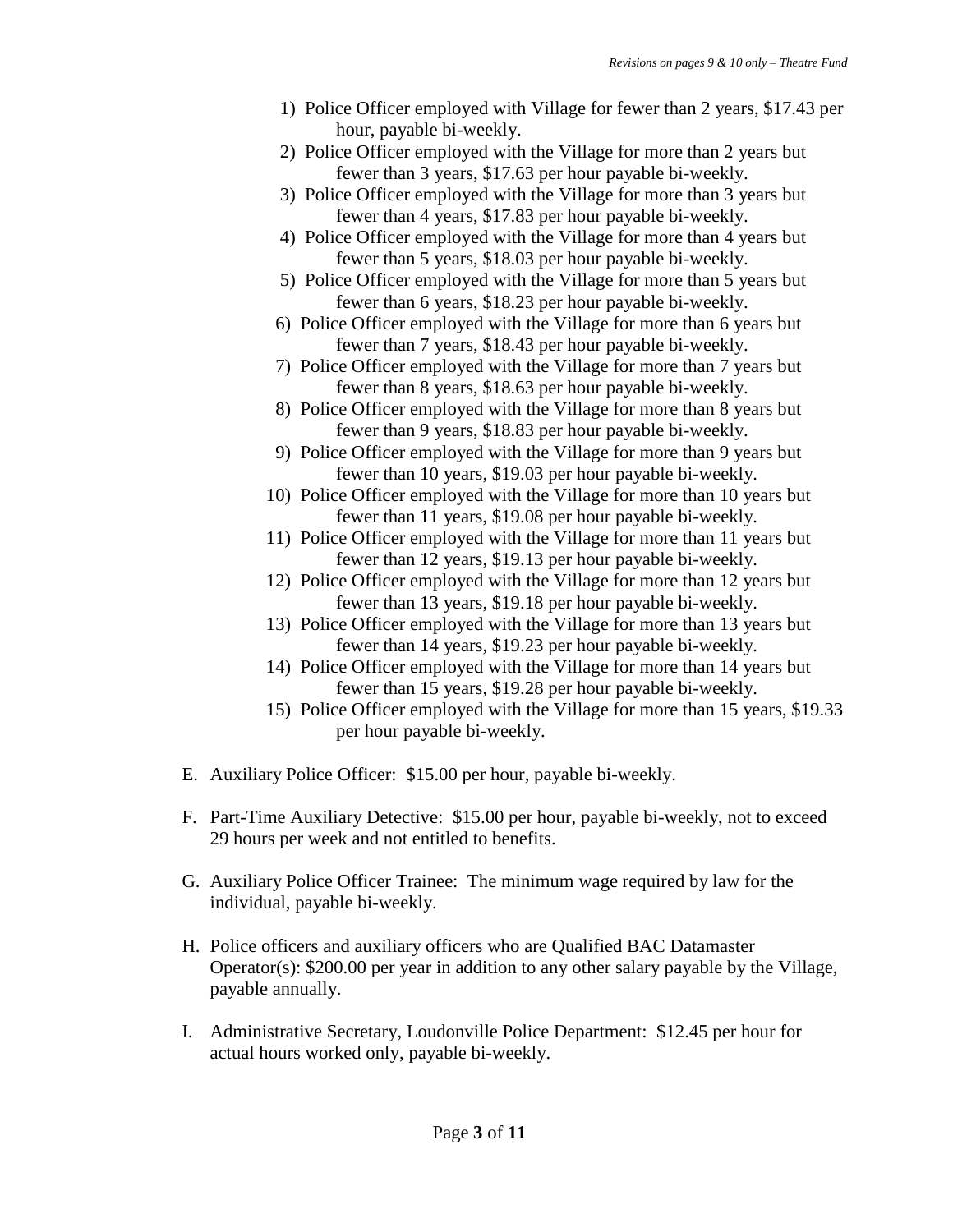- J. K-9 Officer(s): \$150.00 per year in addition to any other salary payable by the Village, payable annually, for care of the dog.
- K. Probationary Period: All hourly Police Department employees shall be paid \$0.25 per hour less than the established wage rate for their position, or the Ohio Minimum Wage required by law, whichever amount is greater, during the probationary period not otherwise waived in accordance with the laws and ordinances of the Village of Loudonville, Ohio.
- L. Compensation herein shall be paid for services actually rendered to the Village in the prior month if payable monthly and in the applicable pay period if paid bi-weekly.

### **SECTION 4: ADMINISTRATIVE APPOINTEES-FIRE DEPARTMENT-GENERAL FUND / EMS FUND.**

All wages in this Section 4 to be paid from the General Fund and from the EMS Fund, as appropriated.

- A. Fire/E.M.S. Supervisor: \$17.35 per hour, payable bi-weekly.
- B. Fire Chief: \$2,000.00 per year, payable in twelve equal monthly installments, provided that the Fire Chief does not hold the position of Fire/E.M.S. Supervisor.
- C. Assistant Fire Chief(s): \$650.00 per year, payable in twelve equal monthly installments.
- D. Captains (6): \$250.00 each per year, payable in twelve equal monthly installments.
- E. Secretary/Treasurer: \$400.00 per year, payable in twelve equal monthly installments.
- F. Mechanic: \$246.00 per year, payable in twelve equal monthly installments.

In addition to the above compensation, the Chief and Assistant Fire Chief and each fireman shall received \$8.25 for each attendance at regular meetings, not to exceed twelve (12) meetings in one (1) calendar year; \$15.00 per regular drill for each attendance at regular drills not to exceed twenty-four (24) drills in each calendar year; \$25.00 per call for each fire to which he or she responds.

- G. E.M.S. Coordinator: \$500.00 per year, payable in twelve equal monthly installments.
- H. Full-time Firefighter Paramedic (Codified Ord. Section 240.08): payable bi-weekly as follows:
	- 1) Firefighter Paramedic employed with the Village for more than 15 years: \$16.17 per hour thereafter, payable bi-weekly.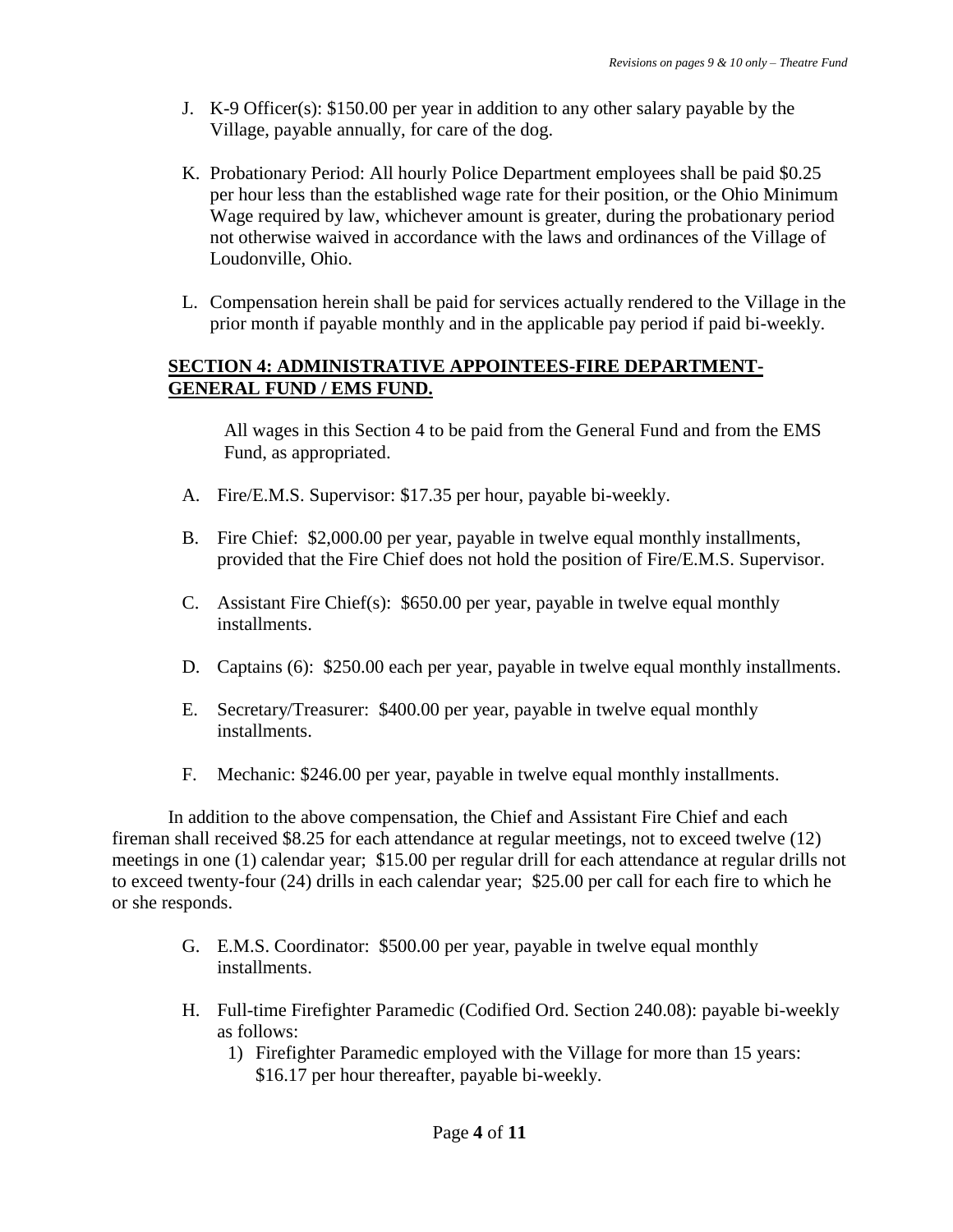- 2) Firefighter Paramedic employed with the Village for more than 5, but fewer than 15 years: \$14.42 per hour thereafter, payable bi-weekly.
- 3) Firefighter Paramedic employed with the Village for fewer than 5 years: \$13.67 per hour thereafter, payable bi-weekly.
- I. Full-time Firefighter Advanced Emergency Medical Technician (Codified Ord. Section 240.09): \$12.75 per hour, payable bi-weekly.
- J. Full-time Firefighter Emergency Medical Technician (Codified Ord. Section 240.10): \$12.25 per hour, payable bi-weekly.
- K. Part-time Firefighter Paramedic (Codified Ord. Section 240.08): \$13.00 per hour, payable bi-weekly. Position normally encompassing less than 24 hours employment per week and not entitled to benefits.
- L. Part-time Firefighter Advanced Emergency Medical Technician (Codified Ord. Section 240.09) \$12.00 per hour, payable bi-weekly. Position normally encompassing less than 24 hours employment per week and not entitled to benefits.
- M. Part-time Firefighter Emergency Medical Technician (Codified Ord. Section 240.10): \$10.00 per hour, payable bi-weekly. Position normally encompassing less than 24 hours employment per week and not entitled to benefits.
- N. Volunteer Firefighter Paramedic EMT-I and EMT-P (Codified Ord. Section 240.09): \$24.00 per call for each emergency medical call to which he or she responds.
- O. Volunteer EMT-B and EMT-R (Codified Ord. Section 240.10): \$20.00 per call for each emergency medical call to which he or she responds.
- P. Volunteer Firefighter Ambulance Driver (Codified Ord. Section 240.11): \$18.00 per call for each emergency medical call to which he or she responds.
- Q. Compensation for full-time and part-time employees herein shall be paid for services actually rendered to the Village in the applicable pay period if paid biweekly. Compensation for volunteer employees shall be paid for services actually rendered to the Village monthly in the second pay period of the month following the calendar month when the services were rendered, except where said services were rendered after certification as provided for in Loudonville Codified Ordinance  $240.01(c)$ , in which case the services shall be accounted for in the compensation the following month. These amounts are intended to represent fair and accurate reimbursements for the resources expended by volunteers. These include fuel, meals, vehicle use, and other expenses volunteers face in serving the Village.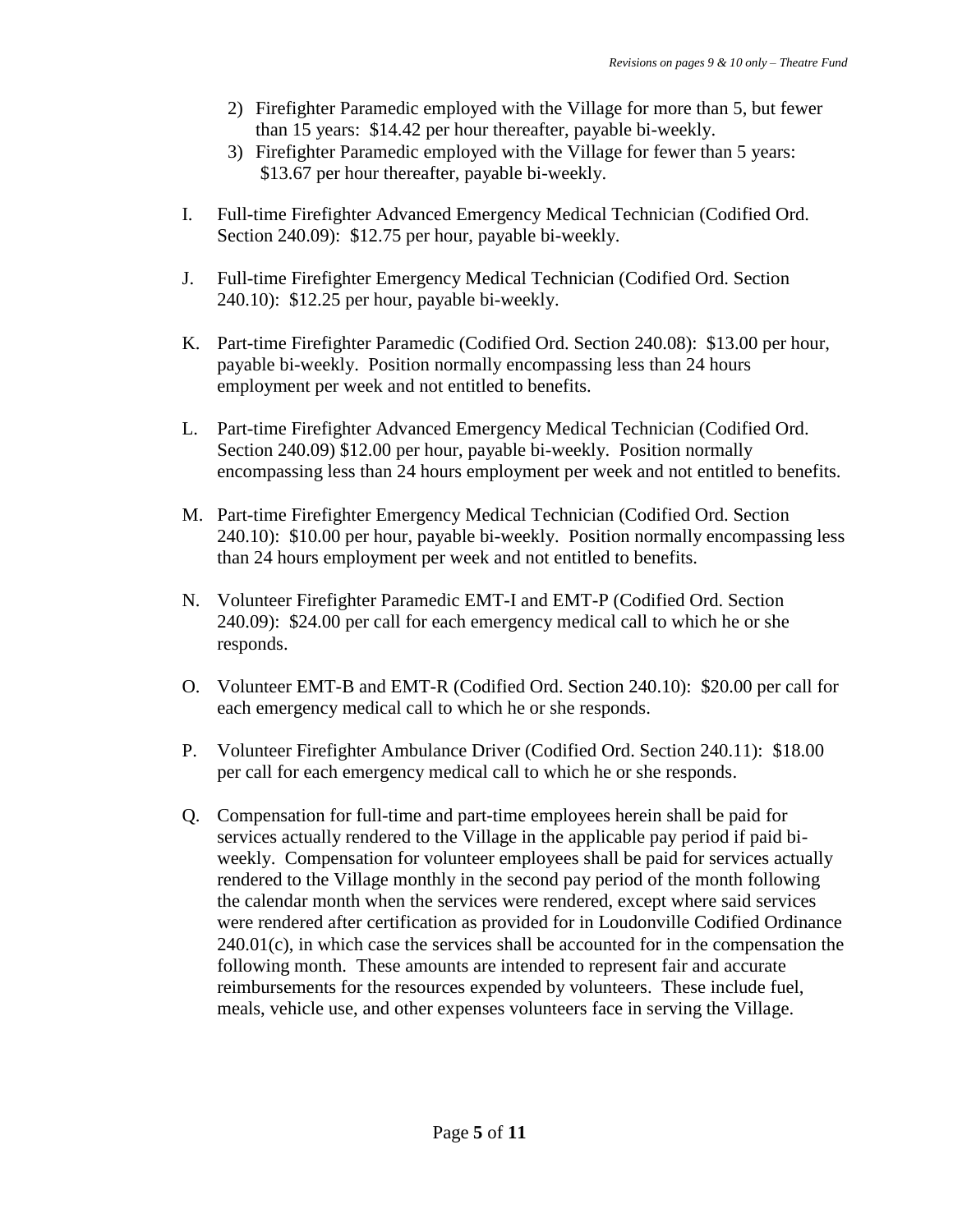# **SECTION 5. ADMINISTRATIVE APPOINTEES-GENERAL FUND.**

All wages in this Section 5 to be paid from the General Fund.

- A. Caretaker/Custodian for Youth Building and Village Office Buildings: The minimum wage required by law, payable bi-weekly.
- B. Park Maintenance Worker: \$9.10 per hour, payable in bi-weekly installments for a period of 24 weeks unless otherwise approved by Council.
- C. Director of Summer Playground: \$1,800.00 per year, payable bi-weekly for the period of June  $1<sup>st</sup>$  through August  $31<sup>st</sup>$ .
- D. Seasonal Employment, Playground Leader: \$8.50 per hour, payable bi-weekly.
- E. Compensation herein shall be paid for services actually rendered to the Village in the prior month if payable monthly and in the applicable pay period if paid bi-weekly.

# **SECTION 6. ADMINISTRATIVE APPOINTEES-SWIMMING POOL FUND.**

All wages in this Section 6 to be paid from the Swimming Pool Fund.

- A. Seasonal Employment, Pool-Park Manager: \$10,000.00 per year, payable bi-weekly for the period of April  $1<sup>st</sup>$  through September  $15<sup>th</sup>$ .
- B. Seasonal Employment, Pool Assistant Manager: \$10.00 per hour payable bi-weekly. In addition, Pool Assistant Manager shall be paid an additional \$1.00 per hour if he/she possesses Lifeguard Certification.
- C. Seasonal Employment, Pool Lifeguards: \$10.00 per hour, payable bi-weekly. In addition, Pool Lifeguards shall be paid \$1.00 per hour in addition to their hourly wages provided herein for time worked teaching private swim lessons at the pool.
- D. Seasonal Employment, Head Lifeguard: \$10.25 per hour, payable bi-weekly.
- E. Seasonal Employment, Concession Workers: \$8.25 per hour, payable bi-weekly.
- F. Seasonal Employment, Pool Labor: Utilized in preparing the pool for opening or for any position for which no specific wage rate has been established; the minimum wage required by law for the individual, payable bi-weekly.
- G. Seasonal Employment, Pool PIC: Any individual employed for the position of Pool PIC shall receive compensation at the rate of \$8.75 per hour in lieu of any lower base compensation rate, when such individual is requested by the Pool Manager to perform those duties that are consistent with the duties and functions of the Pool Manager and Assistant Manager, in the absence of the Pool Manager or Assistant Manager, or when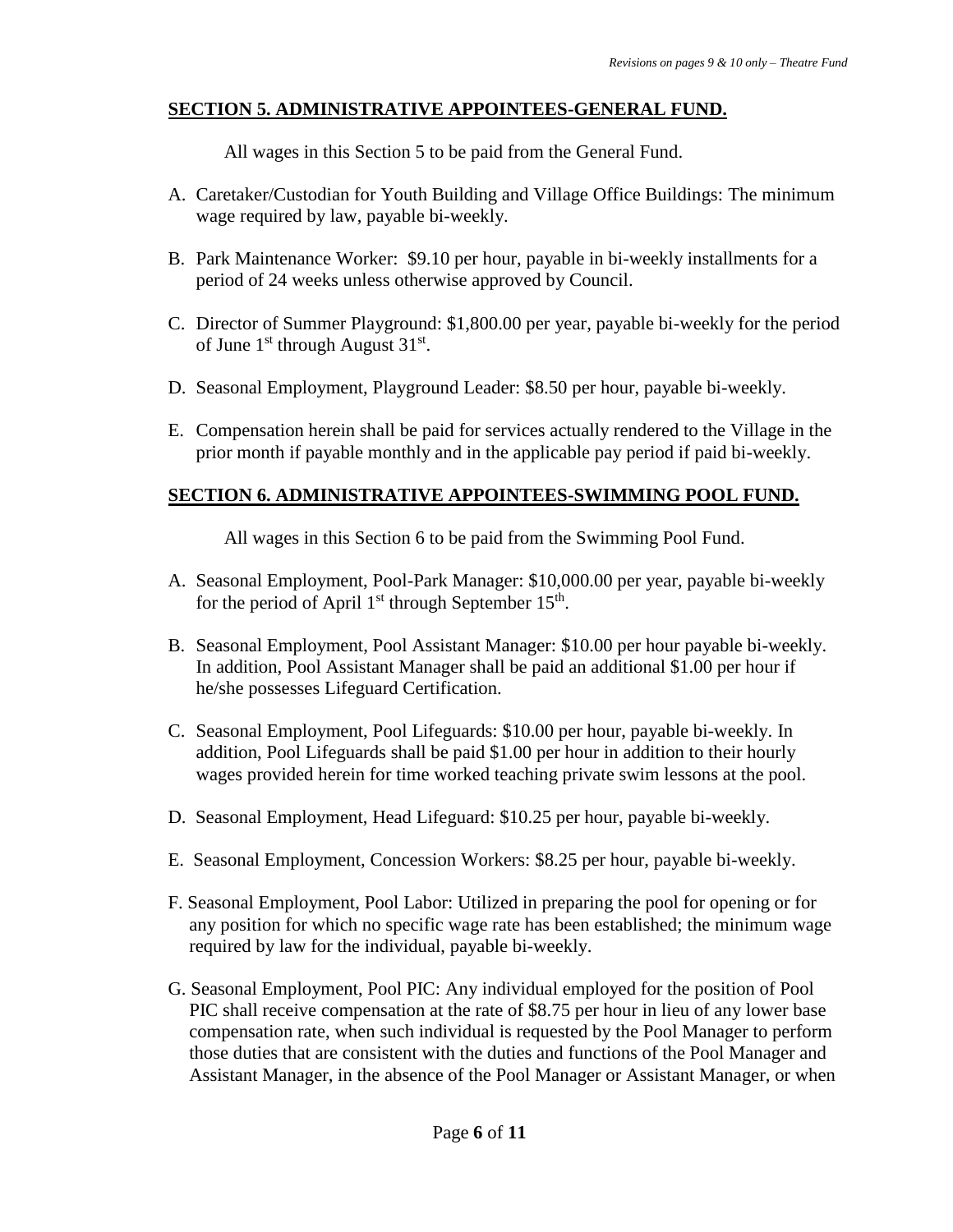the Pool Manager or Assistant Manager is not otherwise able to fulfill his or her supervisory duties.

The higher rate of compensation will only be paid to the Pool PIC for those hours or service rendered in a supervisory capacity in the absence of the Pool Manager and/or Assistant Manager or at the specific request of the Pool Manager when the Pool Manager is otherwise unable to attend to his or her supervisory duties.

H. Compensation herein shall be paid for services actually rendered to the Village in the prior month if payable monthly and in the applicable pay period if paid bi-weekly.

### **SECTION 7. ADMINISTRATIVE APPOINTEES-STREET CONSTRUCTION, MAINTENANCE AND REPAIR FUND.**

Unless otherwise specified, all wages in this Section 7 to be paid from the Street Construction, Maintenance and Repair Fund.

- A. Superintendent, Maintenance Department: \$21.42 per hour, payable bi-weekly.
- B. Assistant Superintendent, Maintenance Department: \$15.55 per hour, payable biweekly and paid at the rate of \$0.25 per hour less than the designated wage for a six (6) month probationary period.
- C. Street Maintenance Worker I: \$14.40 per hour, payable bi-weekly and paid at the rate of \$0.25 per hour less than the designated wage for a six (6) month probationary period. If the Street Maintenance Worker I is designated as a part-time employee by the Village Administrator, the wage shall be \$13.20 per hour and shall be paid from the following funds: one-half (1/2) from the Street Maintenance Fund and one-half (1/2) from the Storm Drainage Fund.
- D. Street Maintenance Worker II: \$14.80 per hour, payable bi-weekly, and paid at the rate of \$0.25 per hour less than said designated wage during any probationary period. If the Street Maintenance Worker II is designated as a part-time employee by the Village Administrator, the wage shall be \$13.60 per hour and shall be paid from the following funds: one-half (1/2) from the Street Maintenance Fund and one-half (1/2) from the Storm Drainage Fund.
- E. Custodial Worker: The minimum wage required by law per hour, payable bi-weekly. Said position shall be limited to no more than fifteen (15) hours of work for every twoweek pay period and shall not be entitled to any insurance or other benefits.
- F. Equipment Mechanic: \$15.20 per hour, payable bi-weekly and paid at the rate of \$0.25 per hour less than the designated wage for a six (6) month probationary period.
- G. Street Maintenance Worker: \$11.75 per hour, payable bi-weekly, and paid at the rate of \$0.25 per hour less than said designated wage during any probationary period.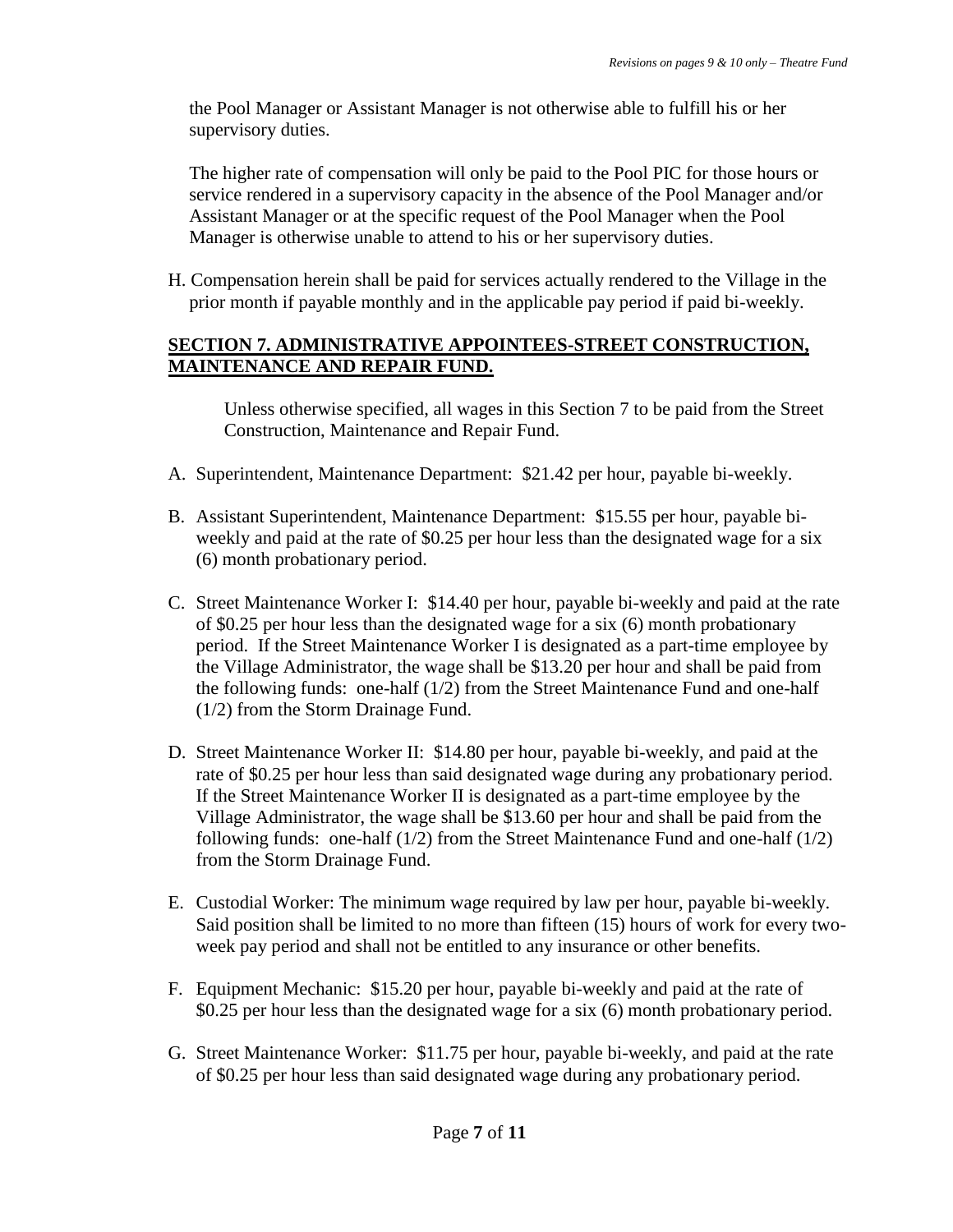H. Compensation herein shall be paid for services actually rendered to the Village in the prior month if payable monthly and in the applicable pay period if paid bi-weekly.

# **SECTION 8. ADMINISTRATIVE APPOINTEES-WATER AND SEWER FUNDS.**

All wages in this Section 8 to be paid one-half  $(1/2)$  from the Water Fund and onehalf (½) from the Sewer Fund.

- A. Utilities Superintendent: \$27.69 per hour, payable bi-weekly. In addition, said hourly wage shall be increased by an additional \$0.52 per hour for each additional license held or obtained by the Utilities Superintendent over and above the Water Operator Class II and Wastewater Operator Class II Licenses, and by an additional \$0.25 per hour if a valid Water Laboratory Certification is possessed by the holder of the position.
- B. Assistant Utilities Superintendent: \$25.01 per hour, payable bi-weekly and paid at the rate of \$0.25 per hour less than the designated wage for a six (6) month probationary period. In addition, said hourly wage shall be increased by an additional \$0.52 per hour for each additional license held or obtained by the Assistant Utilities Superintendent over and above the Water Operator Class II and Wastewater Operator Class II Licenses, and by an additional \$0.25 per hour if the Assistant Utilities Superintendent obtains and maintains a valid Water Laboratory Certification.
- C. Treatment Plant Operator: \$20.05 per hour, payable bi-weekly, and paid at the rate of \$0.25 per hour less than the designated wage for a six (6) month probationary period. In addition, said hourly wage shall be increased by an additional \$0.52 per hour for each additional license held or obtained by the Treatment Plant Operator over and above the Water Operator Class II and Wastewater Operator Class II Licenses, and by an additional \$0.25 per hour if the Treatment Plant Operator obtains and maintains a valid Water Laboratory Certification.
- D. Operator Trainee: \$15.89 per hour, payable bi-weekly, and paid at the rate of \$0.25 per hour less than the designated wage for a six (6) month probationary period. In addition, said hourly wage shall be increased by an additional \$0.52 per hour for each additional license held or obtained by the Operator Trainee over and above the Water Class I and Sewer Class I Licenses, and by an additional \$0.25 per hour if the Operator Trainee obtains and maintains a valid Water Laboratory Certification.
- E. Water/Wastewater General Laborer: \$12.02 per hour, payable bi-weekly, and paid at a rate of \$0.25 per hour less than the designated wage for a six (6) month probationary period. Said compensation shall be increased by \$.025 per hour payable bi-weekly, if such individual possesses a valid Water Laboratory Certification from the State of Ohio.
- F. Compensation herein shall be paid for services actually rendered to the Village in the prior month if payable monthly and in the applicable pay period if paid bi-weekly.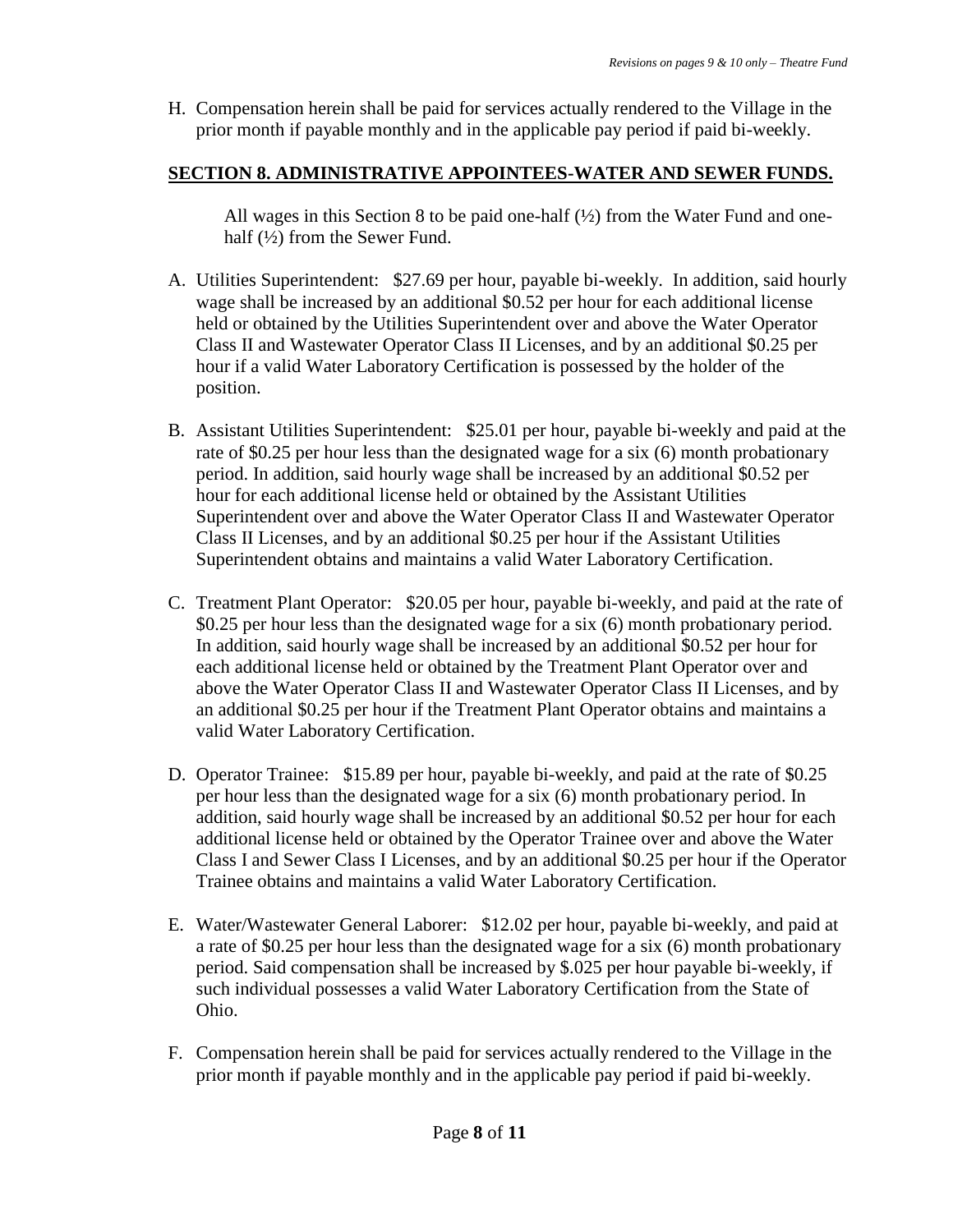# **SECTION 9. ADMINISTRATIVE APPOINTEES-CEMETERY FUND.**

All wages in this Section 9 to be paid from the Cemetery Fund.

- A. Cemetery Trustee: \$240.00 per year, payable monthly. The President of the Board of Cemetery Trustees shall further be paid an additional \$84.00 per year, payable monthly.
- B. Cemetery Maintenance Worker: \$14.80 per hour, payable bi-weekly and paid at the rate of \$0.25 per hour less than the designated wage, for a six (6) month probationary period for general maintenance work in the Cemetery. The Cemetery Maintenance Worker shall receive a stipend of \$110.00 for each grave dug and closed, and a stipend of \$60.00 for each cremation opening and closing. No hourly wage shall be paid for opening and closing of graves for interment or cremation burials.
- C. Unskilled Labor: \$14.00 per hour, payable bi-weekly.
- D. Compensation herein shall be paid for services actually rendered to the Village in the prior month if payable monthly and in the applicable pay period if paid bi-weekly.

# **SECTION 10. ADMINISTRATIVE APPOINTEES-VILLAGE ADMINISTRATOR.**

A. Village Administrator: \$57,224.00 per annum, payable bi-weekly from the following funds: General Fund - one-fourth (1/4), Maintenance Fund – one-fourth (1/4), Water Fund - one-fourth (1/4) and Sewer Fund - one-fourth (1/4). In addition, said salary shall be increased by an additional \$1,080.00 per annum for each additional license held or obtained by the Village Administrator over and above the Water Operator Class II and Wastewater Operator Class II Licenses, and by an additional \$520.00 per annum if a valid Water Laboratory Certification is possessed by the holder of the position. Additional compensation for licenses held shall be paid from the Water Fund or Sewer Fund, as each corresponds to the license or certification for which the Village Administrator is being compensated.

# **SECTION 11. ADMINISTRATIVE APPOINTEES-THEATER FUND.**

All wages in this Section 11 to be paid from the Theater Fund.

- A. Theatre Director: \$30,000 per year payable in bi-weekly installments.
- B. Theatre Manager: \$9.00 10.00 per hour payable in bi-weekly installments for actual hours worked, not to exceed 29 hours per week, and not entitled to benefits.
- BC. Part-Time Theater Concession Worker: The minimum wage required by law per hour, and payable bi-weekly.
- CD. Theater Projectionist: \$8.00 9.00 per hour payable in bi-weekly installments.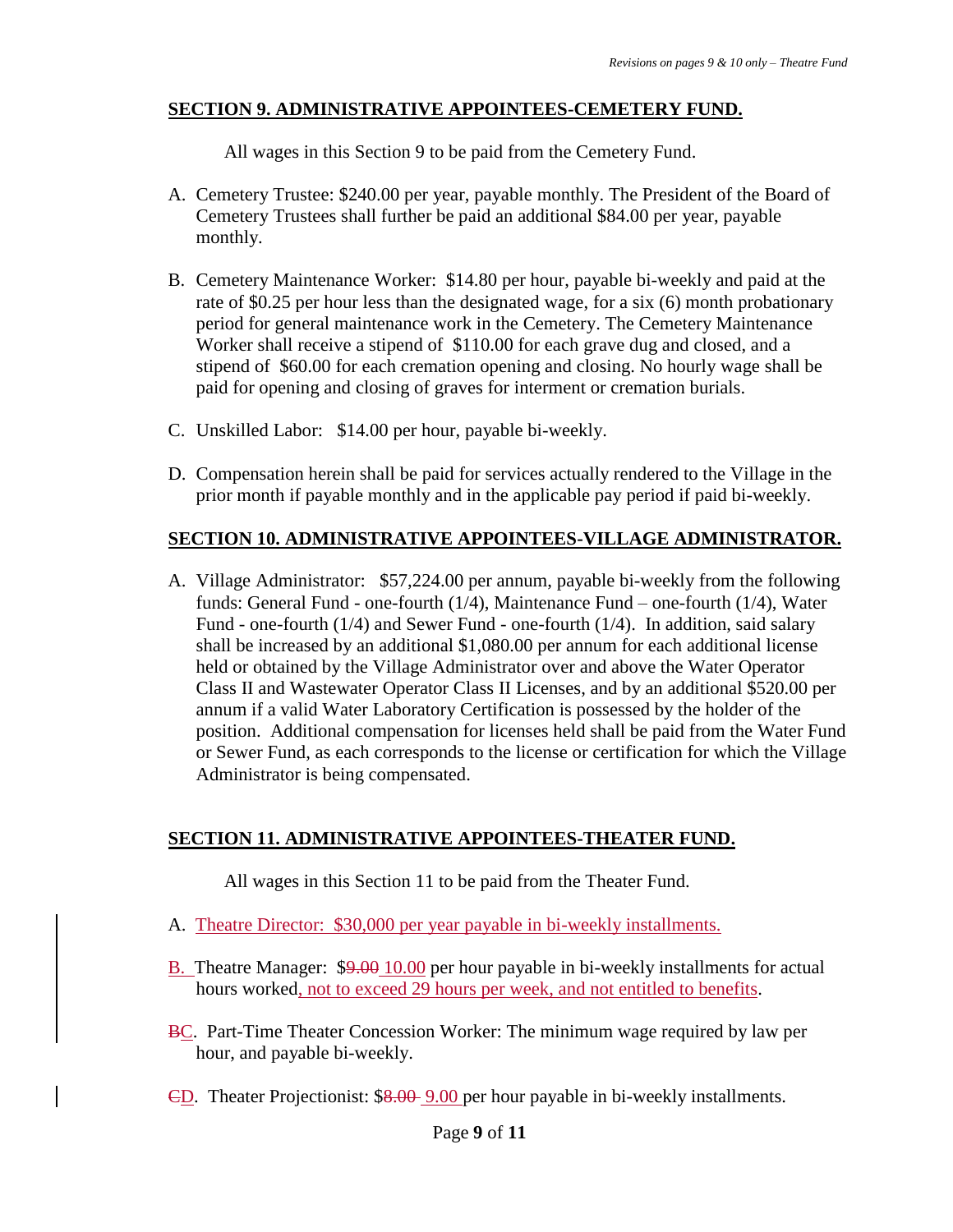DE. Theater Staff: The minimum wage required by law per hour, and payable bi-weekly.

# **SECTION 12. OVERTIME COMPENSATION.**

Certain salaried employees of the Village may meet the criteria to be exempted from overtime provisions of the Federal Fair Labor Standards Act (FLSA). If an appointing authority decides to exempt such an employee, the employee shall be notified in writing of his/her exempt status.

In the event a non-exempt employee is required to work overtime, he/she shall be entitled to compensation at one and one-half (1½) times his/her regular hourly rate of pay for all hours worked in excess of forty (40) hours in one work week.

For definition purposes in this Section, exempt and non-exempt employee shall have the same definition as outlined in the FLSA.

# **SECTION 13. PROVISIONS**

That the provisions of any and all laws or ordinances of the Village of Loudonville which are inconsistent with the terms of this Ordinance are hereby repealed. The terms and provisions of any and all ordinances previously passed by Council which are not otherwise inconsistent with the terms and provisions of this Ordinance, shall remain in full force and effect.

# **SECTION 14. EFFECTIVE DATE**

That the wage rates and compensation provided for herein shall be effective the pay period beginning December 16, 2017.

# **SECTION 15. PROBATIONARY WAGES**

Probationary wages shall be paid to employees who are employed in a position with a probationary wage during the probationary period, whether said employee is a new employee of the Village or is moving to a new position in the employ of the Village.

# **SECTION 16. FULL TIME EMPLOYEE HEALTH INSURANCE**

Full-time Village employees may be offered health and/or other insurance products as an employment benefit. All full-time Village employees that participate in the medical, vision, dental, and/or life insurance plans, provided to the employee(s) as a benefit of their employment, shall be responsible for and required to pay fourteen percent (14%) of the total premium for all such coverage(s). The employee's share shall be paid by payroll deductions withheld from each of the insured employee's wage or salary payments. To the extent possible, the deductions shall be in equal amounts every pay period.